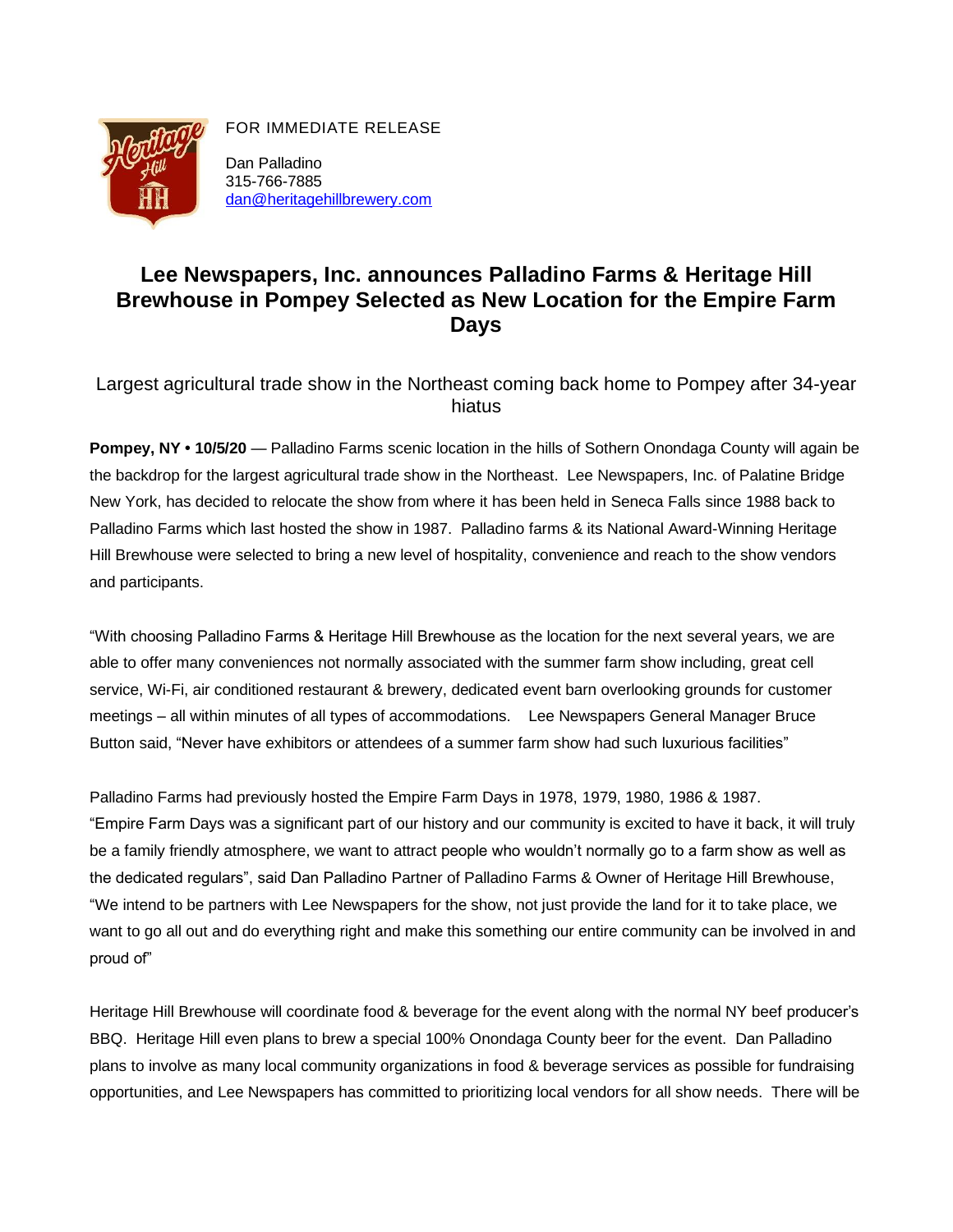a sizeable economic benefit from the hundreds of show vendors from across the Globe and thousands of show participants coming from across the Northeast, more details of which can be found below:

## **Economic Impact**:

- Over 600 hotel nights. Local Craftsman Inn in Fayetteville designated as preferred show hotel.
- Onondaga County businesses will be prioritized as recommended establishments for vendors & visitors
- Significant economic opportunity for local restaurants, gas stations, entertainment businesses & farm stands
- Focus will be made on enhancing the vendor experience, leading to expanded tourism opportunity before, during & after the show for vendors & their families (Visit Syracuse being engaged in planning)
- 25,000 visitors from across the North East
- New sales tax revenue for the County
- Local Fire Departments, Non-profit & Community organizations, FFA Chapters, Churches will be offered opportunities for fund raising and involvement. Lee Newspapers wants to enhance the "local" offerings of the show, including homemade pies, locally produced ice cream, food provided by Heritage Hill (Chicken BBQ, Pig Roast), New York Beef Producers and only local organizations. Onondaga Grown will be a priority for food offerings.
- Local businesses opportunities for reaching new customers across the State & Northeast

## **Palladino Farms & Empire Farm Days History**

- 86<sup>th</sup> annual Empire Farm Days
- Show purchased in 2020 by Lee Newspapers Inc (producer of agriculture renowned "Country Folks" Magazine) As 2020 show was canceled by Seneca County due to COVID this will be Lee's first Empire Farm Days show.
- Lee & Country Folks have been a key vendor & promoter of Empire Farm Days for over 40 years including back when it was last hosted by Palladino Farms.
- Lee has been producing trade shows for over 35 years and produces the Keystone Farm Show, Virginia Farm Show and the Hard Hat Expo.
- Palladino Farms is a 175-year-old farm established in 1845 by famed local developer Morris Beard. It was purchased in 1951 by Nunzio Palladino and has been in the Palladino family ever since. Prior to moving to Seneca Falls in 1988, Palladino Farms had hosted the most Empire Farm Days events in its history.
- Dan & Nick Palladino Jr., partners of Palladino Farms will be the host of the event along with their entire family and community who have supported the continued success of Palladino Farms since they took over in 2010.
- Heritage Hill Brewhouse was founded in October 2018 and is a NY State Farm Brewery, utilizing a majority of New York State ingredients in its beers and serving beef raised on Palladino Farms and other local farmers.
- Heritage Hill Brewhouse won a prestigious Great American Beer Festival (GABF) Award in 2019 for its Cherry Valley Farmhouse beer, the first 100% NYS beer to win a GABF medal. Heritage Hill will feature its beers and other NYS grown and produced beverages during the show and brew a 100% Onondaga County beer dedicated specifically for the Empire Farm Days show.

## **Key Facts & What to Expect:**

- Empire Farm Days The largest agricultural trade show in the Northeast
- 3 days in August (Tuesday August  $3^{rd}$ , Wednesday August  $4^{th}$ , Thursday August  $5^{th}$ ) 2021 at Palladino Farms & Heritage Hill Brewhouse in Pompey – Signed to host annually through 2029
- Palladino Farms is a 5-time previous host. Last hosted here in 1987 (78,79,80 & 86,87)
- Over 400 vendors from across the Globe.
- See all about agriculture New York States Largest industry.